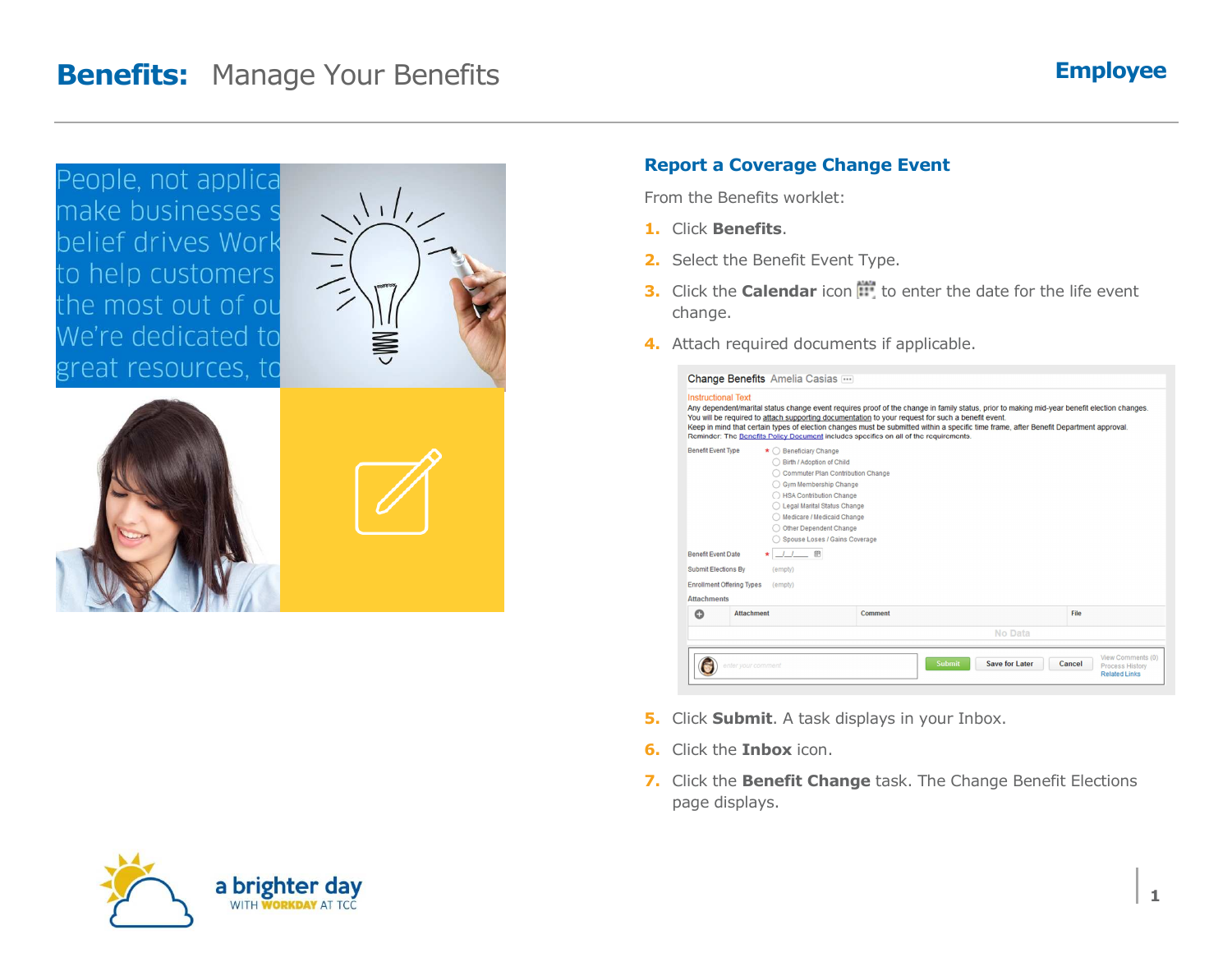### **Benefits:** Manage Your Benefits

- **8.** Complete any necessary changes and click **Submit**.
- **9.** Complete and continue through all required screens and check the **I Agree** check box to provide an electronic signature confirming your changes.
- **10.** Click **Submit**.

### **View Existing Benefit Elections**

From the Benefits worklet:

- **1.** Click **Benefit Elections**.
- **2.** Review your benefit elections and costs.

| Amelia Casias                                                 |                     |                             |                    |  |  |  |  |
|---------------------------------------------------------------|---------------------|-----------------------------|--------------------|--|--|--|--|
| <b>Current Benefit Elections and Costs 9 items</b>            |                     |                             |                    |  |  |  |  |
| <b>Benefit Plan</b>                                           | Coverage Begin Date | <b>Deduction Begin Date</b> | Coverage           |  |  |  |  |
| Medical - Aetna PPO                                           | 11/16/2009          | 11/16/2009                  | EE - Employee Only |  |  |  |  |
| Dental - Aetna PPO                                            | 11/16/2009          | 11/16/2009                  | EE - Employee Only |  |  |  |  |
| Vision - Vision Service Plan VSP                              | 11/16/2009          | 11/16/2009                  | EE - Employee Only |  |  |  |  |
| Healthcare FSA - SHPS                                         | 01/01/2013          | 01/01/2013                  | \$1,000.00 Annual  |  |  |  |  |
| Basic Group Life - Liberty Mutual (Employee)                  | 11/16/2009          | 11/16/2009                  | \$75,000           |  |  |  |  |
| Short Term Disability - Liberty Mutual (Employee)             | 11/16/2009          | 11/16/2009                  | 75% of Salary      |  |  |  |  |
| Long Term Disability - Liberty Mutual Enhanced (Employee)     | 11/16/2009          | 11/16/2009                  | 60% of Salary      |  |  |  |  |
| Employee Assistance Program - Liberty Mutual MyLibertyAssist® | 01/01/2010          | 01/01/2010                  |                    |  |  |  |  |

- **3.** Click the **Related Actions** icon **...** next to your name to make changes.
- **4.** Select **Benefits** <sup>&</sup>gt;**Change Benefits**.
- **5.** Make any permitted changes and click **Submit**.



#### **View Dependents' Benefit Elections**

From the Benefits worklet:

- **1.** Click **Dependents**.
- **2.** Review your existing dependents and their benefit plan coverage.

#### **Manage Dependents**

From the Benefits worklet:

- **1.** Click **Dependents**.
- **2.** Click **Add**.
- **3.** Click the **Edit** icon **T** to modify a field. Required fields are denoted by red asterisks.
- **4.** Click the **Plus** icon  $\bigoplus$  to add new information.
- **5.** Click **Submit**.
- **6.** Click **Close**.



Once you add an additional dependent, you may need to update your Federal Tax elections, as well as your Benefit elections. Click the **Skip** button if you want to do this later.